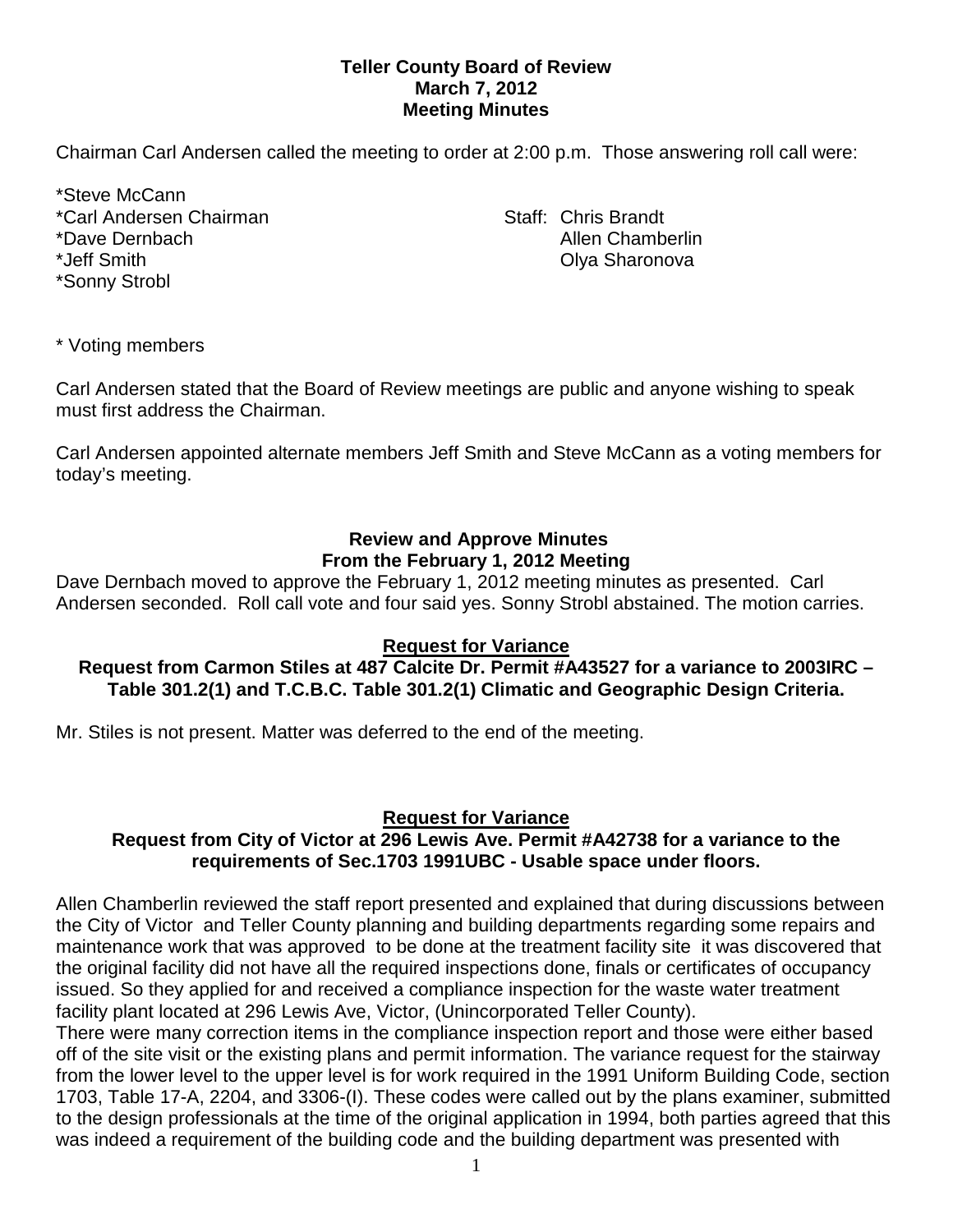revised drawings to include the separation of the stairway and usable space below. This work was never performed and to the best of the Teller County's knowledge, no subsequent inspections for the remainder of the work were ever called in by the contractor based on all of the data the building department has or that is available from the City of Victor.

Building department staff has reviewed all of the facts and fully believes that this requirement should stand as required when the permit was originally issued and construction was being done in order for the buildings to be code compliant and to complete the buildings now and issue certificates of occupancy. It is the recommendation of the Building Department to deny the request for a variance by the City of Victor to not complete the construction in the Service Building in regards to the protection of the opening between floor levels as directed by section1703 and additional code sections of the 1991 Uniform Building Code.

Sidney Innerebner and Deb Downs present for the City.

Sidney Innerebner with Indigo Water Group stated that she would be a representative for City of Victor in this matter. Ms. Innerebner gave a synopsis of the situation that included but was not limited to the following:

> Ms. Innerebner introduced pictures to the Board showing many different non enclosed stairs from other similar facilities, recent and older. All were built under the 1999 UBC or newer codes

This building is constructed out of concrete and steel, all non combustible materials Ms. Innerebner stated it's hard to determine what was submitted and approved and what agreements had been made with Building Depart and an engineer of record 15 years ago when the building was built

This variance is being requested to prevent the City of Victor hardship. In order to enclose these stairs today the City of Victor would have to spend over \$20,000.

There was further discussion between Ms. Innerebner, Allen Chamberlin and the Board on the intent of the code and how the minimum intent of the code could be met, which included but was not limited to the following:

> Plans were approved by the Building Department, and engineer of record agreed with the plans examiner at that time on the issue, and redesigned the plans to meet the code There is nothing in the file to show that this decision was rejected by either of the parties, nor that it was decided to go back to the original design

There are no records showing that any inspections were called in and therefore there were no inspections performed on this building

1991 UBC code states usable space has to be fire protected, and the space underneath the stairs is clearly usable

The City of Victor is asking for a certificate of occupancy and Mr. Chamberlin as a Building official, cannot issue this certificate with this issue

This stairway is the only way out to the second floor

Pictures clearly show that other facilities do not have enclosed stairs as well How could the combustible materials be kept away from the basement and from underneath the stairs?

Code states that solution shall be similar in protection

Deb Downs: City records are stored in the City Hall; this facility does not have combustible materials in the basement and especially in the vicinity of the stairs Can a City put an ordinance in place, regarding this issue?

Protection shall be provided for the occupants of that space

The current Building Code does require a shaft enclosure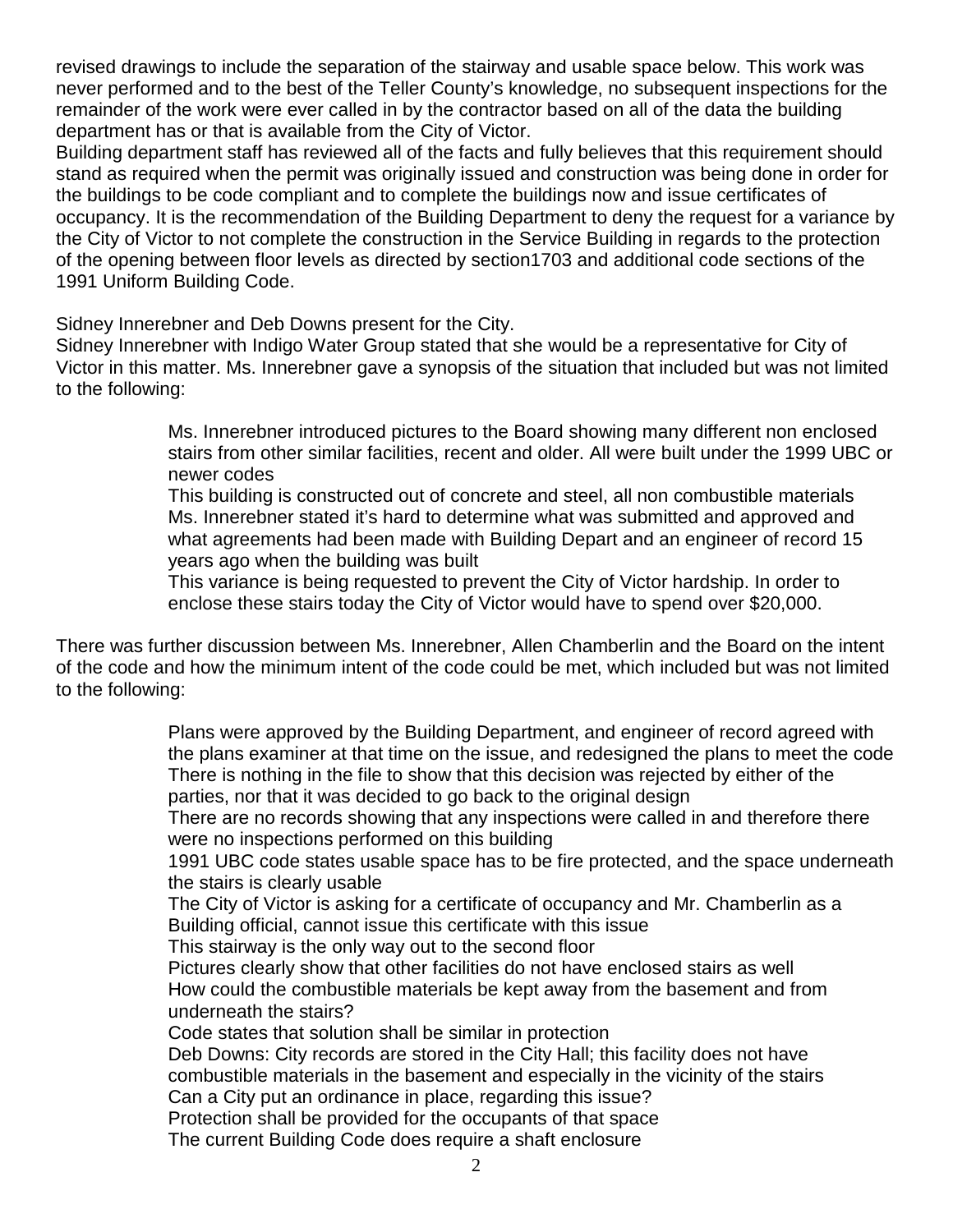Ms. Innerebner: if the City were to build this enclosure as required, it would be the only combustible materials in the entire building

In the basement, for a waste water professional working there, the biggest concern is drowning and not fire, a door at the top of the stairs can be hard to open in the event of flooding

Posting 4 signs on the walls and entry that shall say no combustible materials shall be stored, and recording it as a public matter

Chairman Carl Andersen called for a recess at 3:05 p.m. Chairman Carl Andersen called the meeting back to order at 3:20 p.m.

Carl Andersen opened the matter up for public comment. No public comment. Close public comment.

Jeff Smith moved to approve the request from the City of Victor at 296 Lewis Ave. Permit #A42738 for a variance to the requirements of Sec.1703 1991UBC - Usable space under floors, because the basement area is used only for pumps and related equipment, and conditioned upon:

#1. Adequate signage being placed on the entryway and all four walls of the basement room, such signage approved in writing by the Victor Fire Chief and the City of Victor City Council giving notice of the limitations in #2 below

#2 Recording a notice with the Teller County Clerk and Recorder signed by the Teller County Building Department and the City of Victor, in form acceptable to the Teller County Building Department, limiting the use of the basement area to pumps and related equipment, and precluding use of the basement space for storage or placement of combustible materials.

Carl Andersen seconded.Roll call vote and all said yes. The motion carries.

Sonny Strobl has left the meeting at 3:24p.m.

## **Contractor Licenses ABBA'S Construction Inc. Jose P. Villarruel Sr. Class C-1**

Mr. Villarruel present. Mr. Villarruel gave a brief overview of his recent work history and building experience, which included but was not limited to the following:

Owner and operator of ABBA'S Construction Inc.

Performs work under Class C in the Pikes Peak Regional Building area, wants to be able to work in Teller County

Remodels basements, works on full home remodels, builds additions, garages, and decks

The Board reviewed documents submitted by Mr. Villarruel. Chris Brandt indicated that the certificate of liability insurance which was given to the Board shows that the insurance has now expired.

Carl Andersen opened this matter up for public comment. No public comment. Close public comment.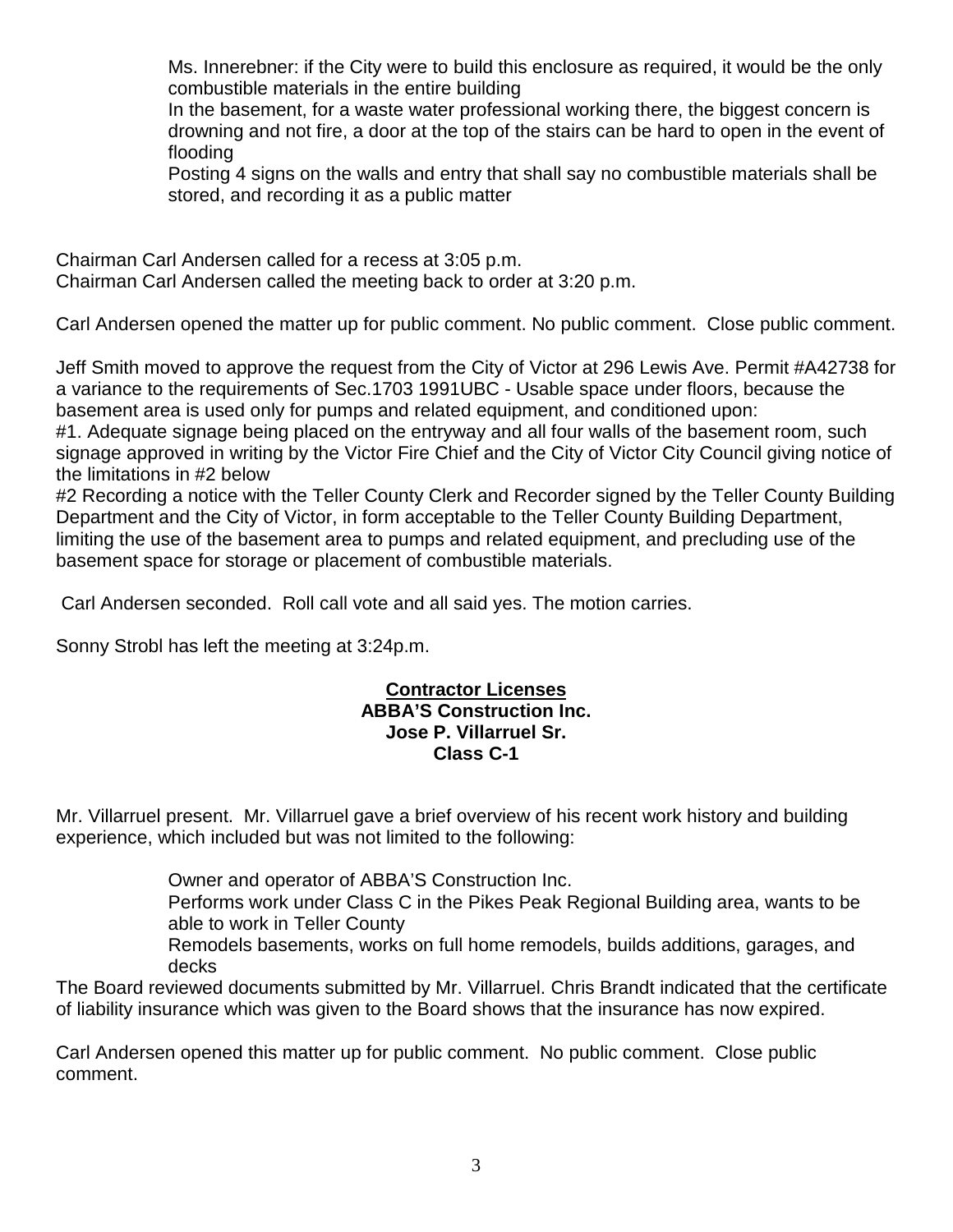Dave Dernbach moved to grant ABBA'S Construction Inc., with Jose P. Villarruel Sr. as the examinee a Class C-1 License upon receipt of an updated insurance certificate. Jeff Smith seconded. Roll call vote and all four said yes. The motion carries.

#### **Contractor Licenses Prime Companies, Inc. David Frates Change of Examinee Class C-1**

Mr. Frates present. Mr. Frates gave a brief overview of his recent work history and building experience, which included but was not limited to the following:

> Currently holds Class C license in El Paso County Custom home builder Has passed RCAC in Denver for Class A total Fire/Flood restoration Also performs roofing jobs for insurance companies, and insurance restorations Works from insurance referrals

The Board reviewed documents submitted by Mr. Frates. Chris Brandt indicated everything was in order with the State.

Carl Andersen opened this matter up for public comment. No public comment. Close public comment.

There was further discussion between the applicant and the Board, which included but was not limited to the following:

PCI Construction vs. Prime Companies, Inc.

Mr. Frates explained to the Board that there were a few contractors working in Teller County under the PCI Construction name

Jeff Smith moved to change the examinee for Prime Companies Inc., to David Frates. Steve McCann seconded. Roll call vote and all four said yes. The motion carries.

#### **Contractor Licenses Deck Works Inc. Jason Porter Class C-1**

Mr. Porter present. Mr. Porter gave a brief overview of his recent work history and building experience, which included but was not limited to the following:

> Mr. Porter has held a Teller County License in the past, however never had the chance to work up here Deck work specialist with over 1,000 completed projects, builds very high end decks Also specializes in small additions such as sunrooms, and garages Has been remodeling for over 20 years, and he is very comfortable with doing Class C-1 type work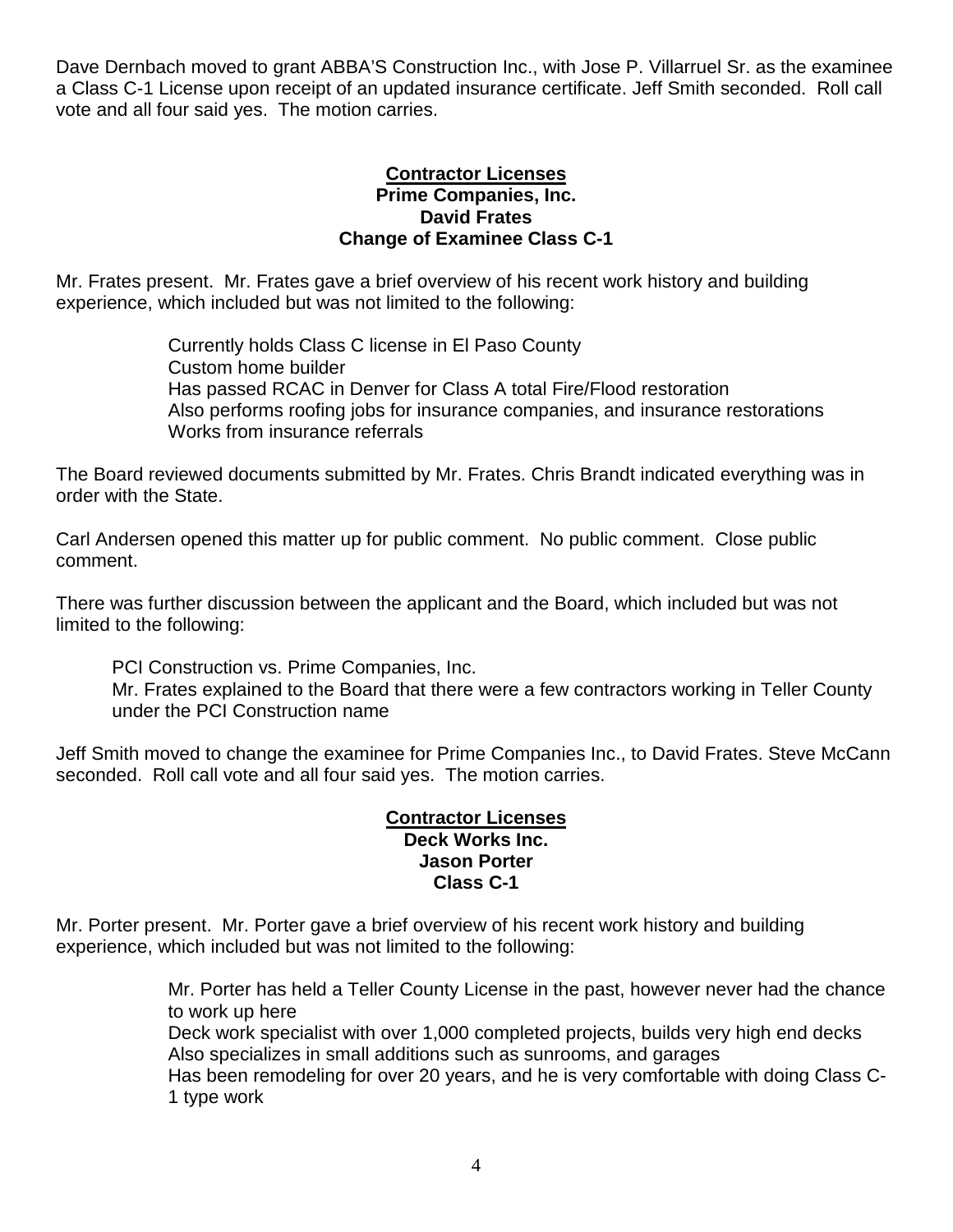The Board reviewed documents submitted by Mr. Porter. There was further discussion between the applicant and the Board, which included but was not limited to the following:

The insurance certificate shall state Deck Works Inc., instead of Jason Porter Description of operations shall be changed from Residential Carpentry to General Contractor

Carl Andersen opened this matter up for public comment. No public comment. Close public comment.

Chris Brandt indicated everything was in order with the State.

Dave Dernbach moved to grant Deck Works Inc., with Jason Porter as the examinee a Class C-1 License upon receipt of an updated insurance certificate, correcting the description of operations and the name of the insured. Jeff Smith seconded. Roll call vote and all four said yes. The motion carries.

# **Board Discussion**

## **A. Continued item: Discuss Amended Teller County Building Code: Article II – Licenses and Registration, Sections: 103g Special Limited License,105b Building Contractor B (General-Limited), 105c Building Contractor B-1 (Remodel), and 105d Building Contractor C (Home Builder).**

Allen Chamberlin presented information for this discussion, which included but was not limited to the following:

Presented the board members with more information for discussion

- a. B-1 licensed contractors in Teller County
- b. Projects that he believes done should be able to be done under Class B-1 license

Allow Class B-1 to do some foundation work

Suggesting having a Class B-1 step to Class B, just as Class C has Class C-1 step. As of today there is no license that would allow a Class C to move up slowly to Class B, it's a big jump

There was further discussion between the Board members and Allen Chamberlin, which included but was not limited to the following:

> What are ICC guidelines for testing? What areas are not covered right now by Teller County existing Classes of license? There is no license structure in IBC or IRC

Carl Andersen opened the matter up for public comment.

Timothy Doust with Timbaworks, LLC and Nate Boston with Colorado Log Company presented public comment.

There was further discussion between the Board members, Allen Chamberlin, and Timothy Doust, which included but was not limited to the following: